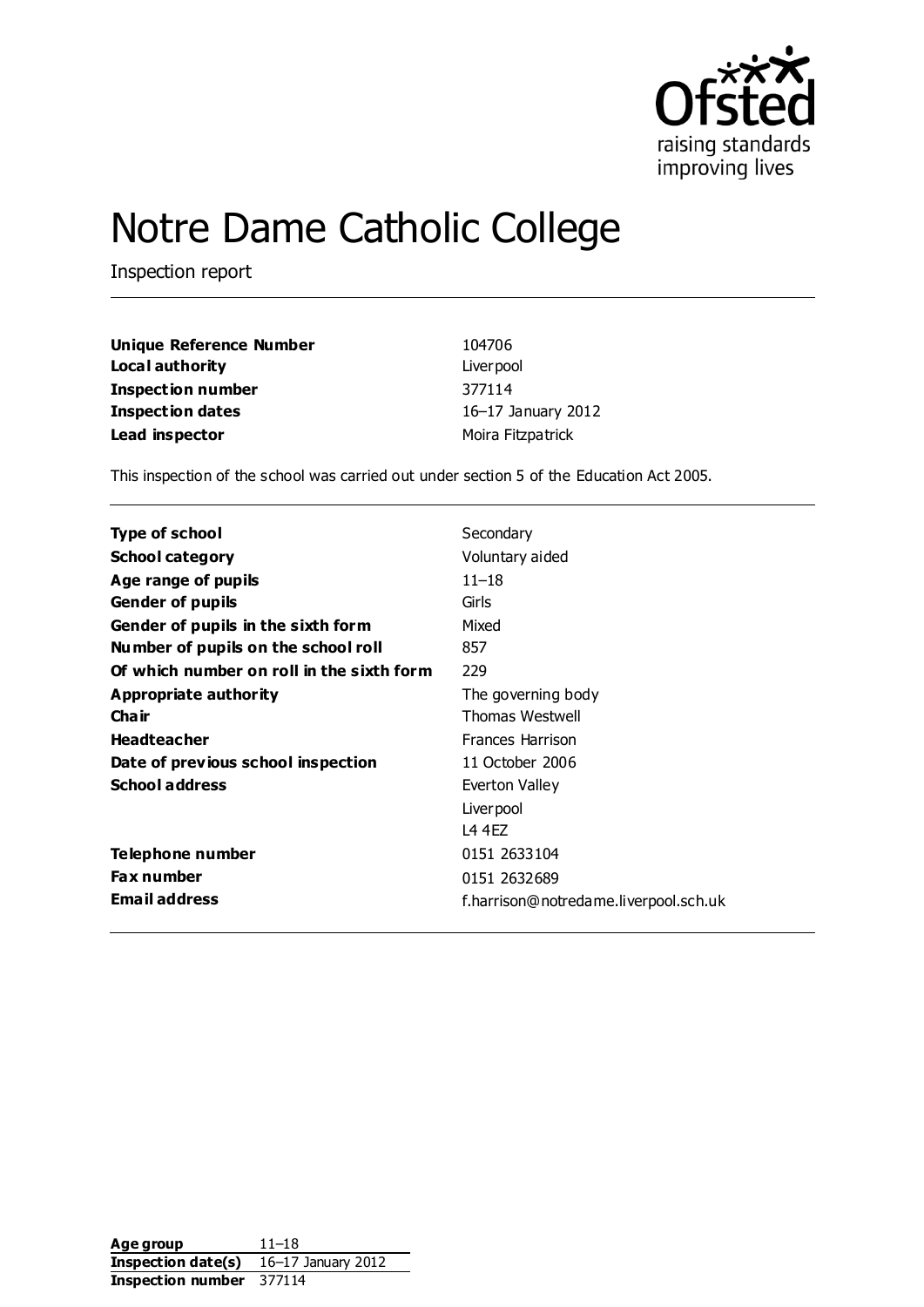

You can use Parent View to give Ofsted your opinion on your child's school. Ofsted will use the information parents and carers provide when deciding which schools to inspect and when.

You can also use Parent View to find out what other parents and carers think about schools in England. You can visit [www.parentview.ofsted.gov.uk,](www.parentview.ofsted.gov.uk) or look for the link on the main Ofsted website:<www.ofsted.gov.uk>

The Office for Standards in Education, Children's Services and Skills (Ofsted) regulates and inspects to achieve excellence in the care of children and young people, and in education and skills for learners of all ages. It regulates and inspects childcare and children's social care, and inspects the Children and Family Court Advisory Support Service (Cafcass), schools, colleges, initial teacher training, work-based learning and skills training, adult and community learning, and education and training in prisons and other secure establishments. It assesses council children's services, and inspects services for looked after children, safeguarding and child protection.

Further copies of this report are obtainable from the school. Under the Education Act 2005, the school must provide a copy of this report free of charge to certain categories of people. A charge not exceeding the full cost of reproduction may be made for any other copies supplied.

If you would like a copy of this document in a different format, such as large print or Braille, please telephone 0300 123 4234, or email [enquiries@ofsted.gov.uk](mailto:enquiries@ofsted.gov.uk)

You may copy all or parts of this document for non-commercial purposes, as long as you give details of the source and date of publication and do not alter the information in any way.

To receive regular email alerts about new publications, including survey reports and school inspection reports, please visit our website and go to 'Subscribe'.

Piccadilly Gate Store Street Manchester M1 2WD

T: 0300 123 4234 Textphone: 0161 618 8524 [enquiries@ofsted.gov.uk](mailto:enquiries@ofsted.gov.uk) [www.ofsted.gov.uk](http://www.ofsted.gov.uk/)



© Crown copyright 2012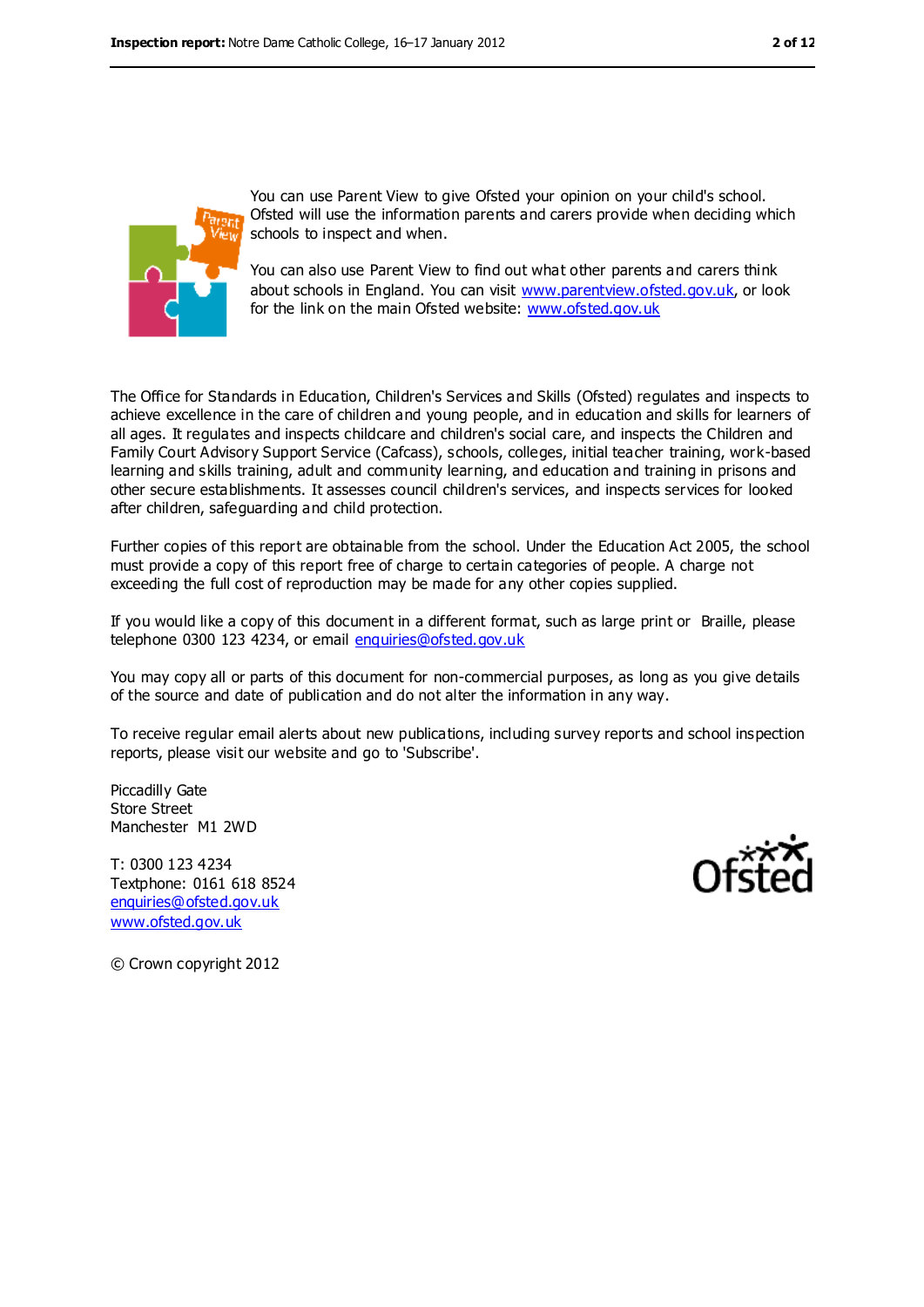# **Introduction**

Inspection team

| Moira Fitzpatrick  | Additional inspector |
|--------------------|----------------------|
| Robert Birtwell    | Additional inspector |
| Jim Bennetts       | Additional inspector |
| Mary Lanovy-Taylor | Additional inspector |

This inspection was carried out with two days' notice. Inspectors visited 41 lessons, observing 40 teachers. Meetings were held with senior and middle leaders, the Chair of the Governing Body and groups of students from Year 7 to Year 13. They observed the school's work in and out of the classroom and looked at documentation relating to safeguarding, school improvement and students' progress. Samples of students' work were examined and younger students were heard reading. There were no responses available to the on-line questionnaire (Parent View) before the inspection. In total, 78 questionnaires were returned by parents and carers during inspection and these were taken into account along with the questionnaires returned by staff and students.

## **Information about the school**

This is an average-sized secondary school. The majority of students are from White British backgrounds, with a broadly average proportion from minority ethnic backgrounds. The proportion of students who speak English as an additional language is above average. The proportion of students known to be eligible for free school meals is high. The proportion of disabled students and those with special educational needs is well above average, including those supported at school action plus. The school exceeds current government floor standards.

The school holds specialist status for the arts. It also holds a number of awards including Artsmark Gold, Healthy School Status and Investors in People.

There have been significant changes to both senior and middle leadership since the previous inspection. In 2010 a new headteacher and deputy headteacher were appointed. A new head of department was appointed to mathematics in 2010 and an acting head of department to science.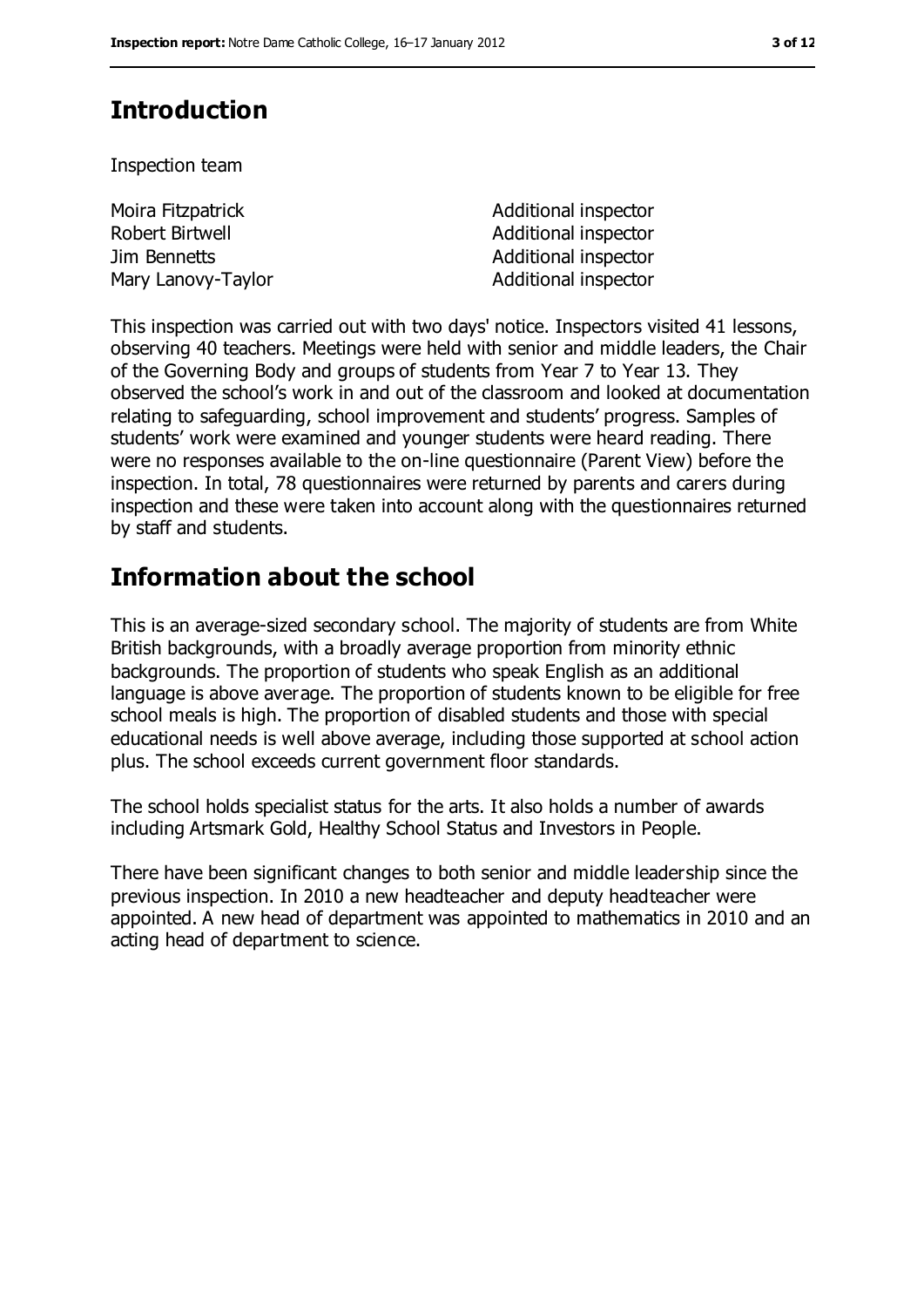**Inspection grades: 1 is outstanding, 2 is good, 3 is satisfactory and 4 is inadequate** Please turn to the glossary for a description of the grades and inspection terms

# **Inspection judgements**

| <b>Overall Effectiveness</b> |  |
|------------------------------|--|
|                              |  |

| <b>Achievement of pupils</b>          |  |
|---------------------------------------|--|
| <b>Quality of teaching</b>            |  |
| <b>Behaviour and safety of pupils</b> |  |
| <b>Leadership and management</b>      |  |

### **Key Findings**

- Notre Dame is a good school. Provision and outcomes in the sixth form are good. Students, staff, parents and carers are overwhelmingly positive about the school.
- The care and support provided for students and their families is outstanding. This plays a significant part in students' success by removing barriers to their learning and providing the support they need.
- Students in the main school and in the sixth form make good progress and achieve well from their starting points because of good teaching and a good curriculum that is well planned to meet their needs, interests and future aspirations.
- The school's specialist arts status makes a strong contribution to the community and the cultural experiences of students.
- Performance in national examinations has been on a rising trend in the last three years. On a number of indicators the school is significantly above the national average at the end of Key Stage 4, including students' progress from their Key Stage 2 results.
- Gaps in performance between different groups of students and subjects are narrowing. For example, mathematics has improved year on year in the last three years and is closing the gap with English.
- Students are well behaved and feel safe and happy in school. Their spiritual, moral, social and cultural development is outstanding and contributes much to the positive atmosphere in the school. Students' independence and confidence are less well developed. Students do not always take a lead in their learning or display confidence when expressing their ideas to the class. The attendance of some students is well below average, despite the tenacious and robust strategies used by the school.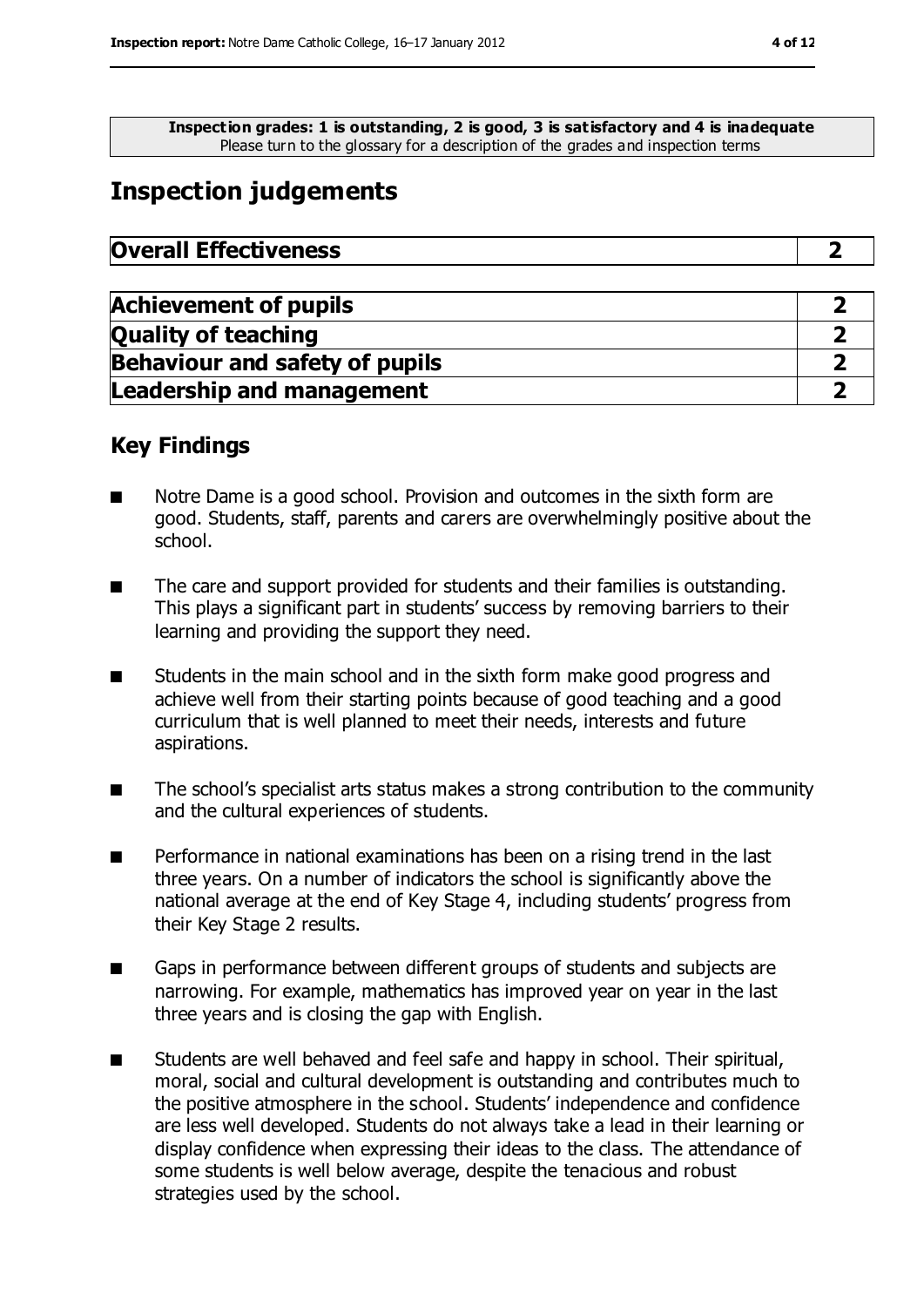■ Good leadership and management at all levels have led to improved teaching and learning, and rising standards since the previous inspection.

### **What does the school need to do to improve further?**

- Persist with those strategies which have proved most effective to further reduce the absence of the poorest attenders.
- Develop the confidence, independence and autonomy of students by:
	- providing regular opportunities for students to engage in whole class discussion
	- encouraging and supporting students to express their ideas and viewpoint clearly and confidently to the whole class
	- enabling students to take the initiative in their learning and lead the direction towards the goals set.

### **Main Report**

#### **Achievement of pupils**

In 2011 the proportion of students achieving five or more  $A^*$  to C grades, including English and mathematics, was the highest at the school in the last three years and continues a rapidly rising trend of improvement. The school exceeded its target for this measure by over 20%, reflecting the rapid increase in students' progress and achievement. In the sixth form, examination results have improved since the previous inspection, because students have a much wider range of subject and examination choice. Progress in the sixth form is good overall. Students nearly all go on to either a place at university, a job with training or a suitable course in further education.

Students' progress is good and improving, as teaching and new systems to support students develop and embed. Students are keen learners, who listen closely and work hard in lessons. Sometimes students' learning is passive because they are over directed by the teacher, who harnesses learning for the class to one pace. This prevents students from developing autonomy and setting their own rate and way of learning. It slows learning for students, some of whom are seen in other lessons progressing at a brisk rate because they have been encouraged to set their own pace by the teacher. Students' achievement and progress are best in lessons where teachers have high expectations and use their knowledge of students to prepare a range of tasks from which they can learn. The option to move on to more challenging work fires students' enthusiasm and propels them to reach their targets quickly. Disabled students and those with special educational needs make the same progress as others because of the in-class support they receive through teachers' planning and teaching assistants. Students who speak English as an additional language often achieve more highly than other groups, because teachers ensure they are well matched with a partner who can support them with language difficulties in lessons.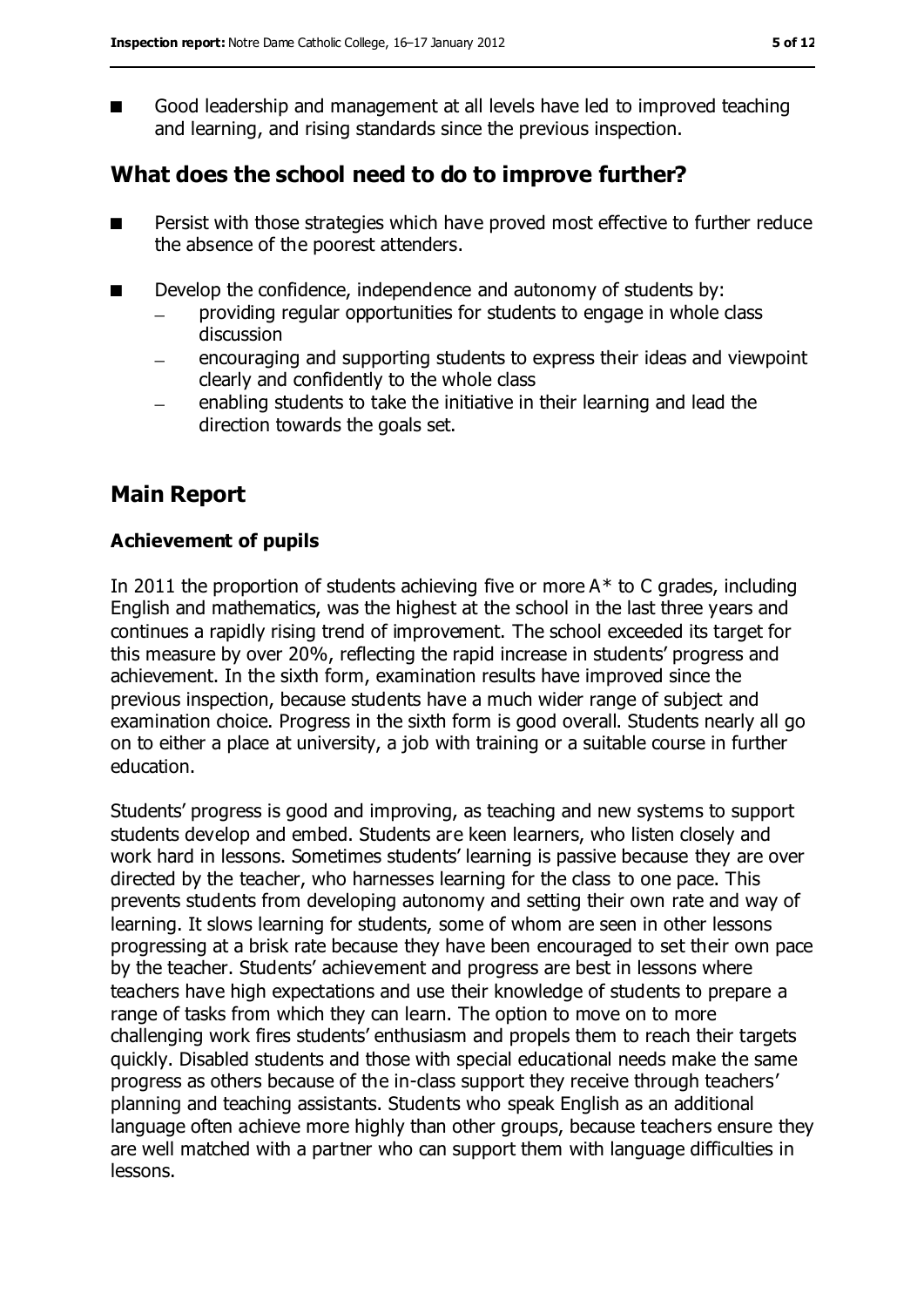Students' attainment is above the national average by the end of Key Stage 4 on a number of measures; it is average in English and close to average in mathematics. Given their significantly below average starting points when they join the school this marks good achievement for students. The overwhelming proportion of parents and carers agree that their children make good progress. Their children agree too.

#### **Quality of teaching**

Teaching is good and some is outstanding. Good subject knowledge and consistency in planning for lessons make a significant contribution to how well all students learn across different subjects and in all key stages, including the sixth form. Teachers are skilled at explaining or demonstrating new work so that students are able to make a prompt start with their tasks. Occasionally, there are exceptions when teachers over explain or do not make clear to students what the expected outcomes of their learning will be. This results in slower progress and sometimes confusion for students, so their interest wanes. The vast majority of teachers have a good knowledge of students' needs through careful marking and assessment of their work. This information is well used to plan activities that interest students and support them to make good, and sometimes excellent, progress. For example, a lively discussion in a Year 7 English lesson, about how a writer used language to bring a character to life, buzzed with enthusiasm and had students eager to contribute. This was because the teacher used knowledge of the individual students to direct questions they could answer and encouraged others to join in and add their views. Enjoyment and engagement were excellent, and students were developing a wide range of skills and insights at a rapid rate.

While most staff develop students' speaking skills during lessons, this is more often done by short question and answer sessions which do not develop the students' confidence to speak clearly to a large group or develop their ideas through whole class discussion. Some lessons are over-directed by teachers, so they do not provide students with opportunities to take a lead in their learning and develop different ways of working and discovering for themselves. Older students comment that lessons have changed since they joined the school and that they are now more fun and interesting. This is because a well constructed curriculum has been developed in all key stages and is adapted well to meet the differing needs, interests and goals of the students. This, together with the good and sometimes excellent teaching that students receive, promotes their spiritual, moral, social and cultural development extremely well. In Key Stage 3, the emphasis on basic skills is helping students to overcome low levels of reading, writing and mathematical skills when they join the school. This is helping younger students to access the rest of their curriculum more effectively. At Key Stages 4 and 5, developments in a range of accreditation and the provision of vocational courses, which supplement the traditional academic courses, have been significant in providing routes to success and future pathways for all students. This has resulted in a steep rise in staying on rates and in the number of students moving on to further or higher education at the end of the sixth form. The good quality of teaching is recognised and appreciated by parents and carers.

#### **Behaviour and safety of pupils**

Students typically behave well in lessons and around the school. Sometimes their behaviour is exemplary, especially in lessons where they are highly motivated and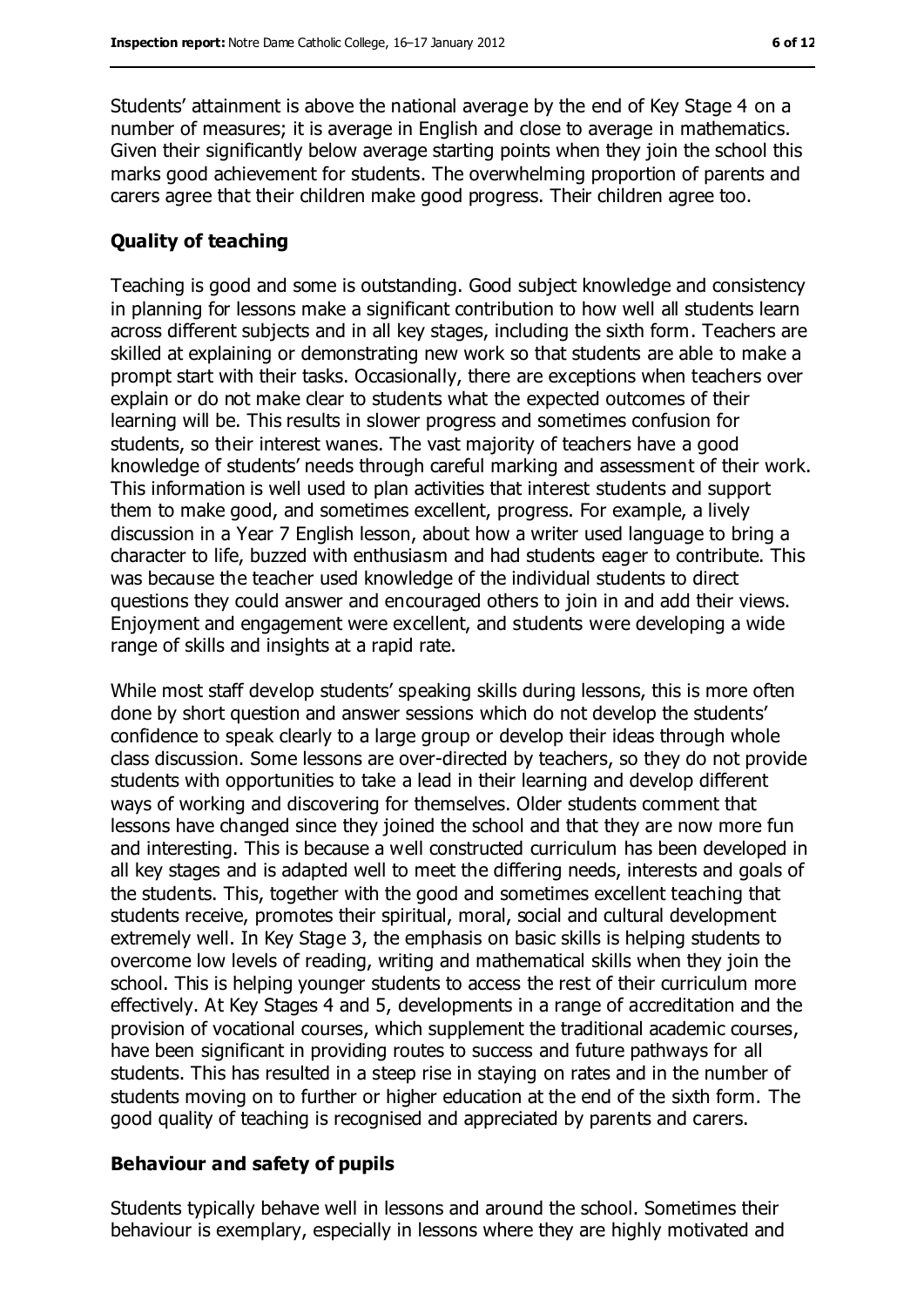absorbed in their learning. The vast majority of students agree that behaviour is generally good and that any bullying, such as name calling, is quickly and effectively dealt with, so that they feel safe and happy in school. Students value the new progress guide system which allows them to regularly share any concerns about their learning or personal issues with their progress guide. They comment that since the system was introduced, their learning and sense of well-being is improving. This is because the school responds positively to the information gathered by providing additional support in after school sessions, in lessons or by counselling to help resolve students' concerns. Disabled students and those with special educational needs, including behavioural and emotional difficulties, are very well supported by dedicated staff in class and in the inclusion centre. The school works very closely with those groups of students, and their families, whose attendance gives concern. The high proportion of persistent absentees is reducing and attendance figures have risen in the last two years. This is the result of the unrelenting determination of the headteacher to get students into school so that they can benefit from all it has to offer. The range, rigour and creativeness of the school's strategies to improve attendance are impressive, and though progress is not yet rapid, the school does not lose heart or commitment to these students. Parents and carers overwhelmingly agree that their children are safe and secure in school. Very few felt that behaviour was an issue in some lessons.

#### **Leadership and management**

The headteacher's ambitious vision and determination to get the best for and from students are taking the school forward at a good rate. Leaders and managers at all levels share this ambition, and have the expertise and determination to continually improve the school. Since her appointment, the headteacher has developed the roles of senior and middle leaders well, and generated a strong collegiate approach to school improvement. This shared leadership, together with regular and robust monitoring of teaching, learning and students' progress, gives the school an accurate picture of where improvements are needed and is enabling it to move forward quickly on many fronts. Weaknesses in some departments have been remedied, so that the school's performance in national tests has increased rapidly in the last three years. Improvements in learning are also evident in the school's progress and tracking data, and are confirmed by the work in students' books.

Teaching is improving well and sharing good practice is becoming the norm, both within and across departments. Professional development is very well promoted and supported so that many staff are engaged in school-based research projects to improve teaching, learning and the curriculum. The good curriculum is dynamic. It continues to develop at all key stages and is responsive to the changing needs of students, both in the main school and the sixth form. It is well planned to keep abreast of changing government demands, for example, by preparing more students to qualify for the English Baccalaureate. The rich curriculum, including that for the school's specialism in the arts, contributes very well to students' outstanding spiritual, moral, social and cultural development. Given improvements since the previous inspection the school is demonstrating a good capacity for further improvement.

Members of the governing body are robust in their challenge to the school and are dedicated to its improvement. They work closely with the headteacher and have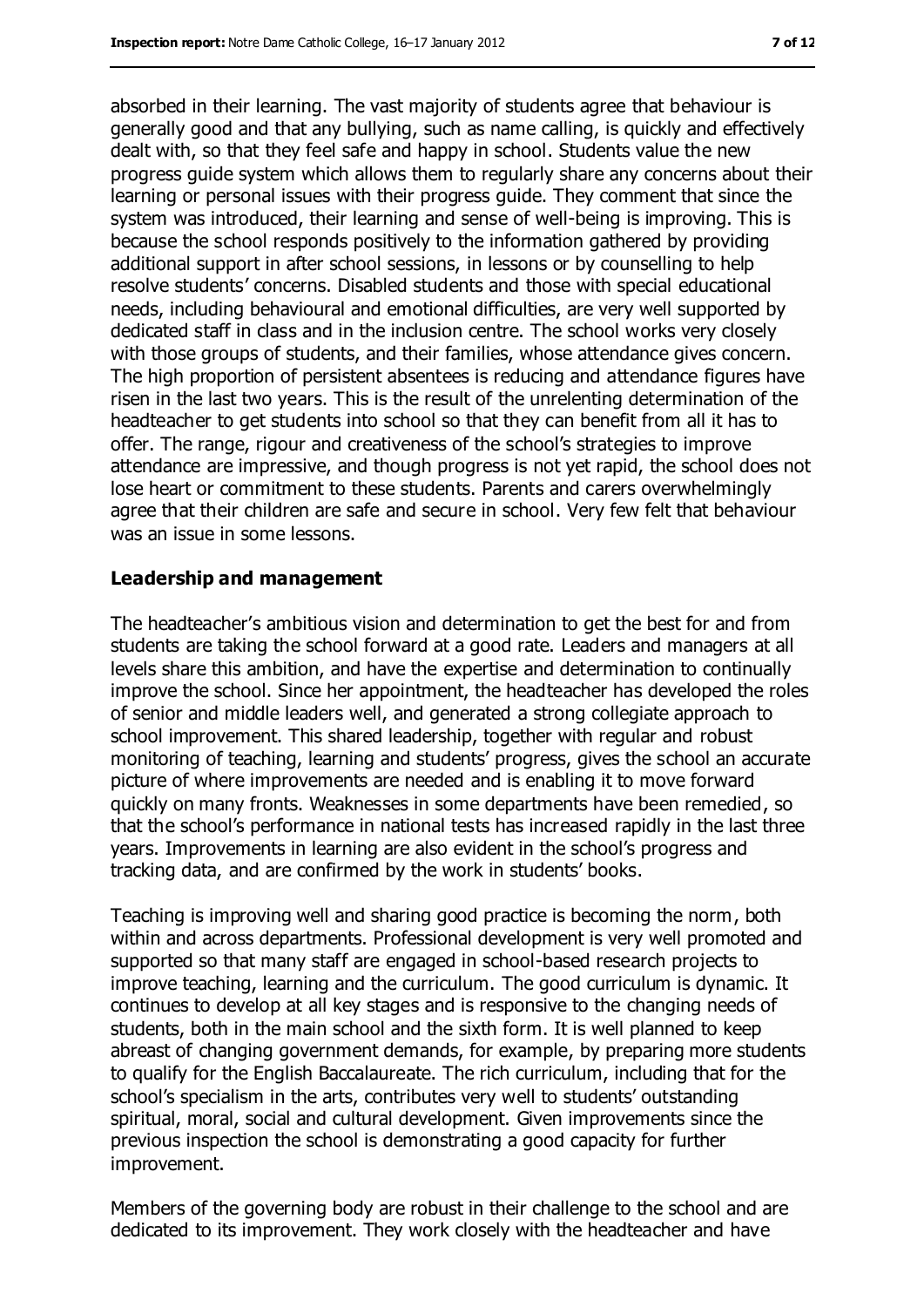played a significant role in securing a new school build in the near future, as well as moving to admit boys into Year 7 to the school from the start of the next school year. They and the staff ensure that all students have equal opportunities to access learning and to succeed, and are free from discrimination in any form. They have devised and implemented robust policies, which are regularly monitored. Safeguarding procedures meet requirements and demonstrate good practice in record keeping and monitoring effectiveness.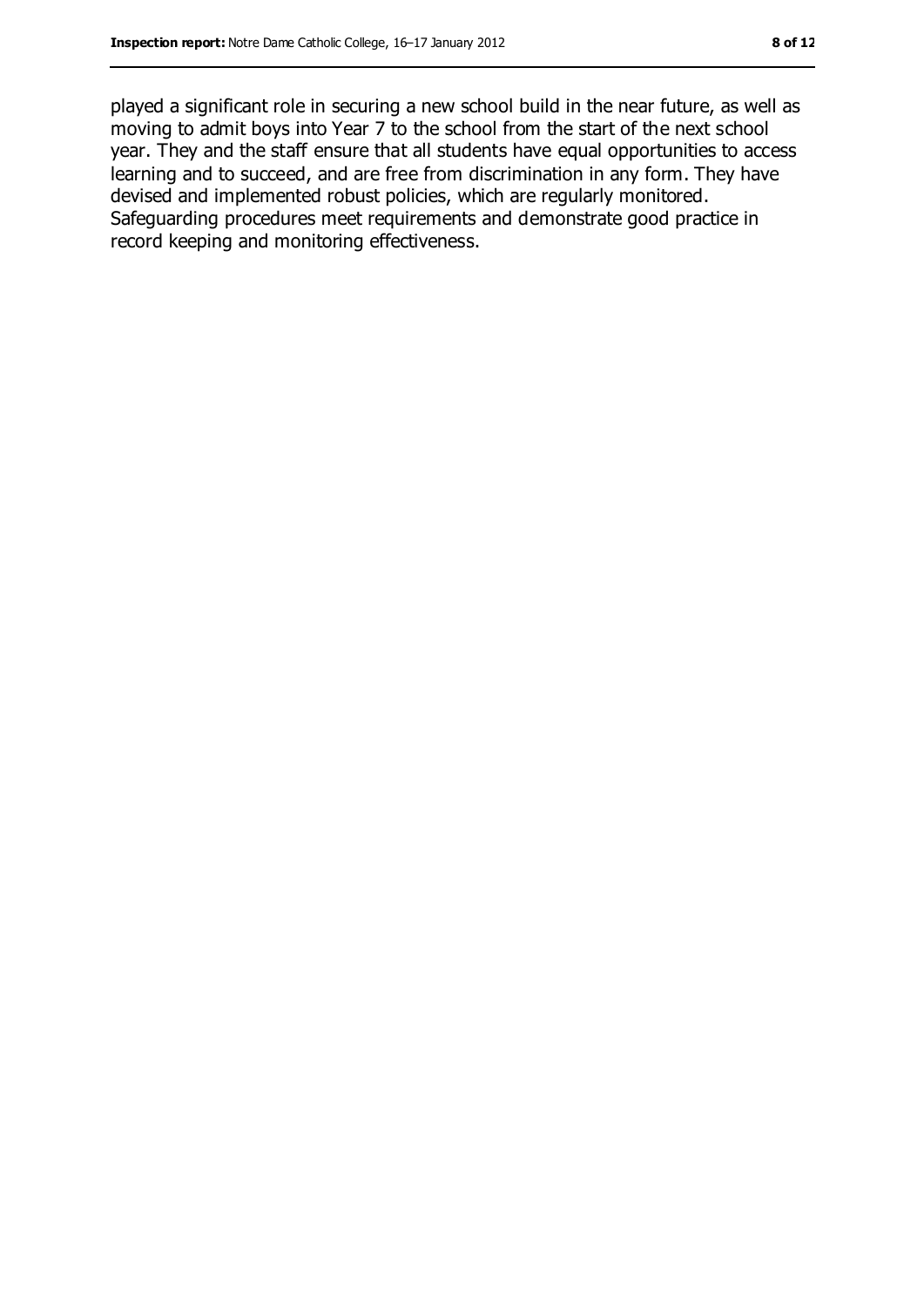# **Glossary**

### **What inspection judgements mean**

| Grade   | <b>Judgement</b> | <b>Description</b>                                                                                                                                                                                                            |
|---------|------------------|-------------------------------------------------------------------------------------------------------------------------------------------------------------------------------------------------------------------------------|
| Grade 1 | Outstanding      | These features are highly effective. An outstanding school<br>provides exceptionally well for all its pupils' needs.                                                                                                          |
| Grade 2 | Good             | These are very positive features of a school. A school that is<br>good is serving its pupils well.                                                                                                                            |
| Grade 3 | Satisfactory     | These features are of reasonable quality. A satisfactory school<br>is providing adequately for its pupils.                                                                                                                    |
| Grade 4 | Inadequate       | These features are not of an acceptable standard. An<br>inadequate school needs to make significant improvement in<br>order to meet the needs of its pupils. Ofsted inspectors will<br>make further visits until it improves. |

### **Overall effectiveness of schools**

|                       | Overall effectiveness judgement (percentage of schools) |      |                     |                   |
|-----------------------|---------------------------------------------------------|------|---------------------|-------------------|
| <b>Type of school</b> | <b>Outstanding</b>                                      | Good | <b>Satisfactory</b> | <b>Inadequate</b> |
| Nursery schools       | 46                                                      | 46   |                     |                   |
| Primary schools       |                                                         | -47  | 40                  |                   |
| Secondary schools     | 14                                                      | 38   | 40                  |                   |
| Special schools       | 28                                                      | 48   | 20                  |                   |
| Pupil referral units  | 15                                                      | 50   | 29                  |                   |
| All schools           |                                                         | 46   | 38                  |                   |

New school inspection arrangements have been introduced from 1 January 2012. This means that inspectors make judgements that were not made previously.

The data in the table above are for the period 1 September 2010 to 31 August 2011 and represent judgements that were made under the school inspection arrangements that were introduced on 1 September 2009. These data are consistent with the latest published official statistics about maintained school inspection outcomes (see [www.ofsted.gov.uk\)](www.ofsted.gov.uk).

The sample of schools inspected during 2010/11 was not representative of all schools nationally, as weaker schools are inspected more frequently than good or outstanding schools.

Primary schools include primary academy converters. Secondary schools include secondary academy converters, sponsor-led academies and city technology colleges. Special schools include special academy converters and non-maintained special schools.

Percentages are rounded and do not always add exactly to 100.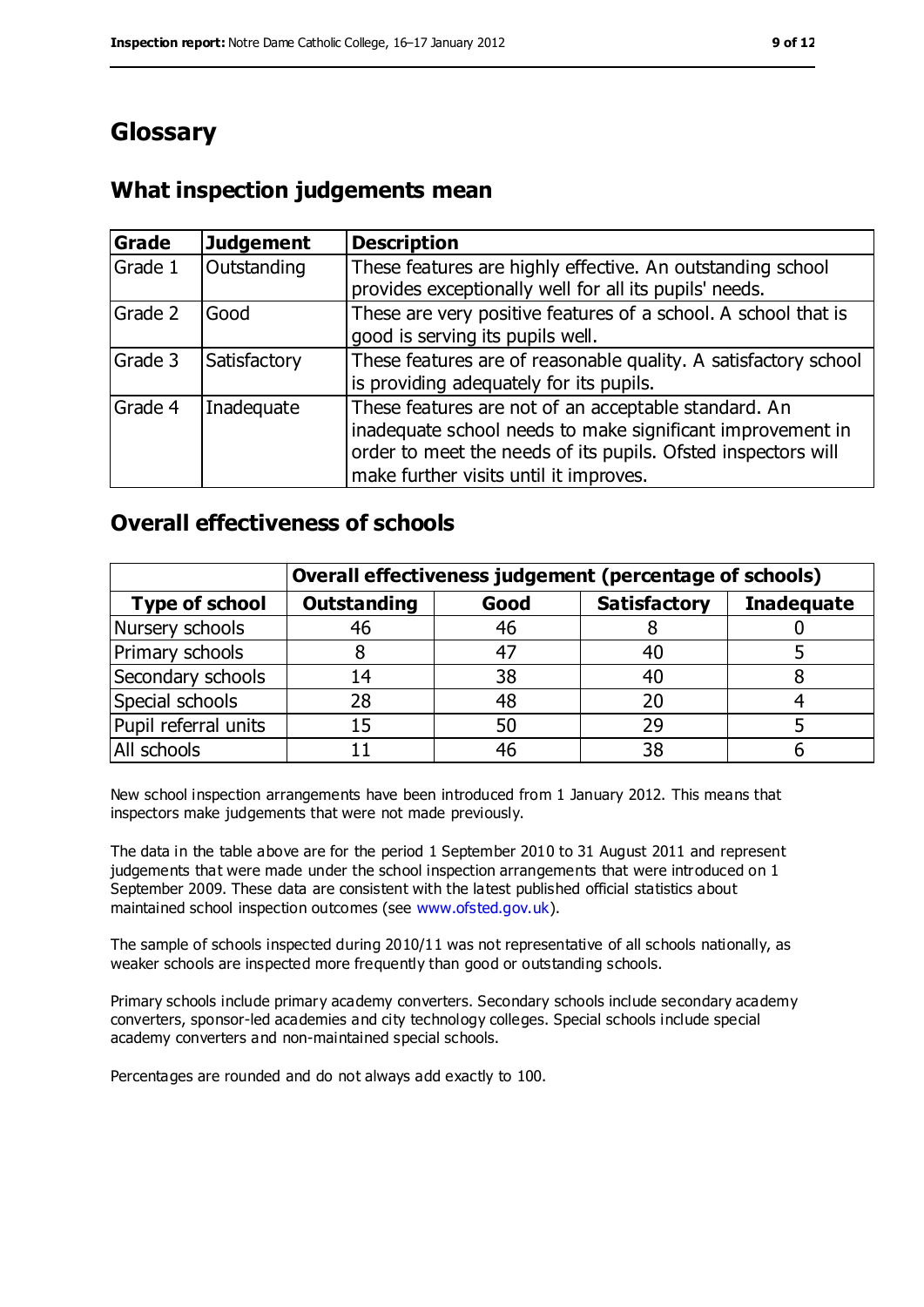# **Common terminology used by inspectors**

| Achievement:                  | the progress and success of a pupil in their learning and<br>development taking account of their attainment.                                                                                                           |
|-------------------------------|------------------------------------------------------------------------------------------------------------------------------------------------------------------------------------------------------------------------|
| Attainment:                   | the standard of the pupils' work shown by test and<br>examination results and in lessons.                                                                                                                              |
| Behaviour                     | how well pupils behave in lessons, with emphasis on their<br>attitude to learning. Pupils' punctuality to lessons and their<br>conduct around the school.                                                              |
| Capacity to improve:          | the proven ability of the school to continue improving based<br>on its self-evaluation and what the school has accomplished<br>so far and on the quality of its systems to maintain<br>improvement.                    |
| Leadership and<br>management: | the contribution of all the staff with responsibilities, not just<br>the governors and headteacher, to identifying priorities,<br>directing and motivating staff and running the school.                               |
| Learning:                     | how well pupils acquire knowledge, develop their<br>understanding, learn and practise skills and are developing<br>their competence as learners.                                                                       |
| Overall effectiveness:        | inspectors form a judgement on a school's overall<br>effectiveness based on the findings from their inspection of<br>the school.                                                                                       |
| Progress:                     | the rate at which pupils are learning in lessons and over<br>longer periods of time. It is often measured by comparing<br>the pupils' attainment at the end of a key stage with their<br>attainment when they started. |
| Safety                        | how safe pupils are in school, including in lessons; and their<br>understanding of risks. Pupils' freedom from bullying and<br>harassment. How well the school promotes safety, for<br>example e-learning.             |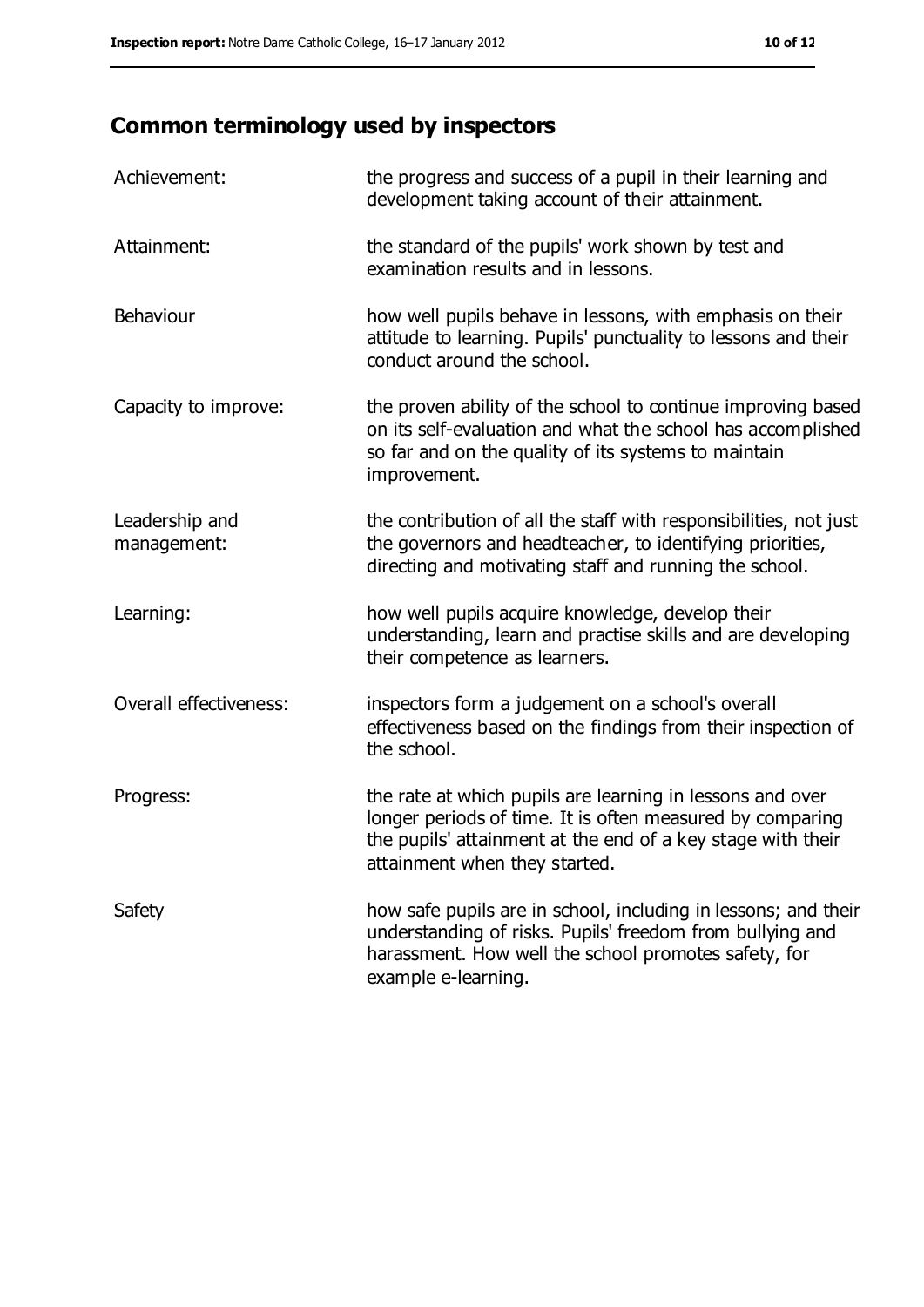#### **This letter is provided for the school, parents and carers to share with their children. It describes Ofsted's main findings from the inspection of their school.**

raising standards improving lives

18 January 2012

Dear Students

#### **Inspection of Notre Dame Catholic College, Liverpool, L4 4EZ**

Our thanks to all of you for making the inspection team feel so welcome when we visited your school recently. You will be pleased to know that we judged your school to be good. Well done, because you have made a large contribution to our judgements. You work hard in lessons and behave well so that everyone can concentrate on learning. This helps you all to make good progress and achieve well by the time you leave school. Sometimes your behaviour is outstanding and helps to create a real buzz in lessons when you are all working flat out and enjoying your work!

Your teachers take excellent care of you and are determined to remove any obstacle in your path to success. You are well taught through a curriculum that is carefully planned to meet your needs in all year groups, including the sixth form. This is why you make good progress and achieve well. We noticed that in many lessons you only get a chance to talk when answering teachers' questions. While this is one important part of your learning, we think that more opportunities to speak to the whole class, discuss your ideas and make presentations to large groups would help to develop your self-confidence further. We also think that teachers could provide more opportunities for you to take the initiative and lead your own learning by deciding how to work and follow your own ideas. This would allow you to see how much you could decide for yourself and be another way of increasing your self-confidence as you mature. We know that some of you do not get the best from your school because your attendance is low. We have asked the school to continue to work with you and your families and external services to improve your attendance, so that you can benefit from all the good things your school has to offer.

Your headteacher is determined to get the best from you and for you. She is very well supported in this ambition by your teachers and the members of the governing body. They have ambitious plans for the future of the school, and you have your part to play in them by working as hard, and being as supportive and caring, as you are now. Very best wishes to all at Notre Dame Catholic College for a successful year ahead.

Yours sincerely

Moira Fitzpatrick Lead inspector